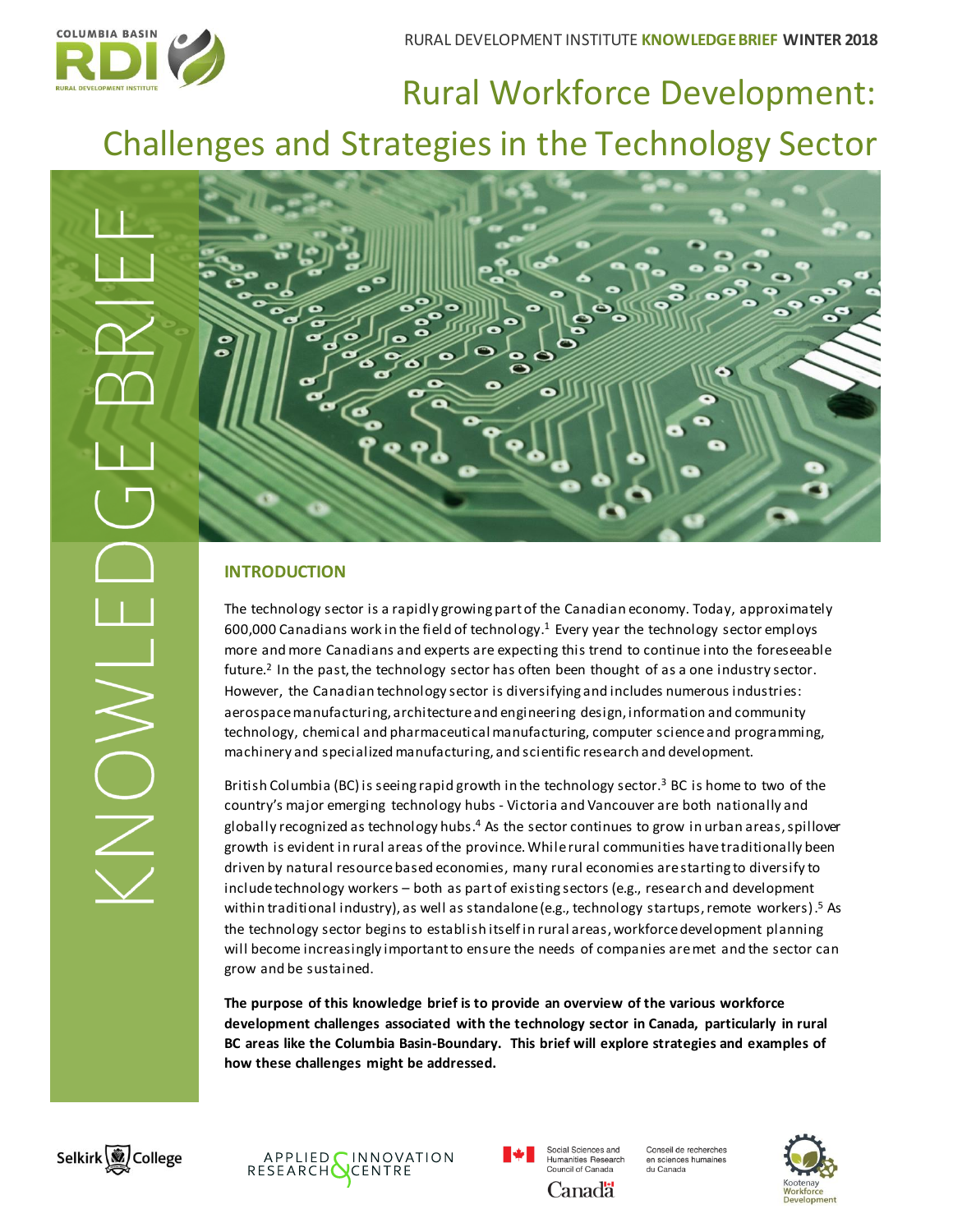## **CHALLENGES FOR WORKFORCE DEVELOPMENT IN THE TECHNOLOGY SECTOR**

Workforce development is defined as "the co-ordination of public and private sector policies and programmes that provide individuals with the opportunity for sustainable livelihood and helps organizations achieve exemplary goals, consistent with societal context".<sup>6</sup> Workforce development planning is an important step in preparing to achieve workforce development goals. Workforce development planning looks at a number of factors in order to create a plan that will meet the current demand as well as prepare for the future requirements.<sup>7</sup>

As a relatively new sector, technology workforce development planning is just beginning to take shape. Factors involved in workforce planning include:the goals of individual firms, the current workforces' skills and talent, and any shortages that exist in the current labour market. From there, practitioners and planners can create a plan that addresses both the goals and the shortages. Identifying initial workforce planning and development goals is necessary in order to ensure the needs of developing technology firms are met now and in the future. Additionally, technology firms are in need of a quality workforcewith the right skill set, in order to take their companies to the next level.<sup>8</sup> Ensuring there are training programs and recruitment ability to produce and retain high quality talent should be the primary goal of technology workforce. However, technology workforce development is not without its challenges. Below is an overview of the current workforce planning challenges in the technology sector.

#### **EMERGING SECTOR**

Technology is a relatively new sector that is rapidly developing and growing. Currently, the technology sector makes up only 4.8% of all employment in BC.<sup>9</sup> According to a recent report about the state of Canada's Technology Sector, a consequence of the sector being young is that a high proportion of small companies exist within the marketplace. <sup>10</sup> These small companies typically employ between 5-10 people.<sup>11</sup> In 2016, it was reported that 95% of all technology companies in BC had fewer than 10 employees.<sup>12</sup> One of the consequences of having a large number of small companies is that BC lacks "role model" companies.<sup>13</sup> A role model company is categorized as a larger company that competes on the global scale. Due to their ability to compete on a global scale, role model companies tend to bring investor and consumer attention to the region.<sup>14</sup> Additionally, larger firms can drive profitability in the sector and can help foster a healthy market ecosystem that encourages new investment and innovation.<sup>15</sup> Young companies need to be given the tools to grow and become "role models", otherwise BC risks losing small companies to other provinces with better resources and support.<sup>16</sup>

An additional challenge associated with the emerging nature of the technology sector is tracking workforce growth outside of large urban areas. While technology industries may start moving to more rural regions in the province, tracking workforce growth in the sector can be challenging in more rural areas. This is because standard labour market tracking may not accurately represent the growth. Labour Force Surveys suppress numbers under 1,500, which means that early growth in rural technology industries might not be captured.<sup>17</sup>

#### **LACK OF CAPITAL INVESTMENT**

The technology sector in BC currently has a deficit of capital investment. Capital investment is extremely important for young companies, particularly where secure funding opportunities are needed in order to sustain and grow company brands.<sup>18</sup> The technology sector is still relatively new and there are currently a limited number of funding opportunities available for the growing number of young companies in BC.<sup>19</sup>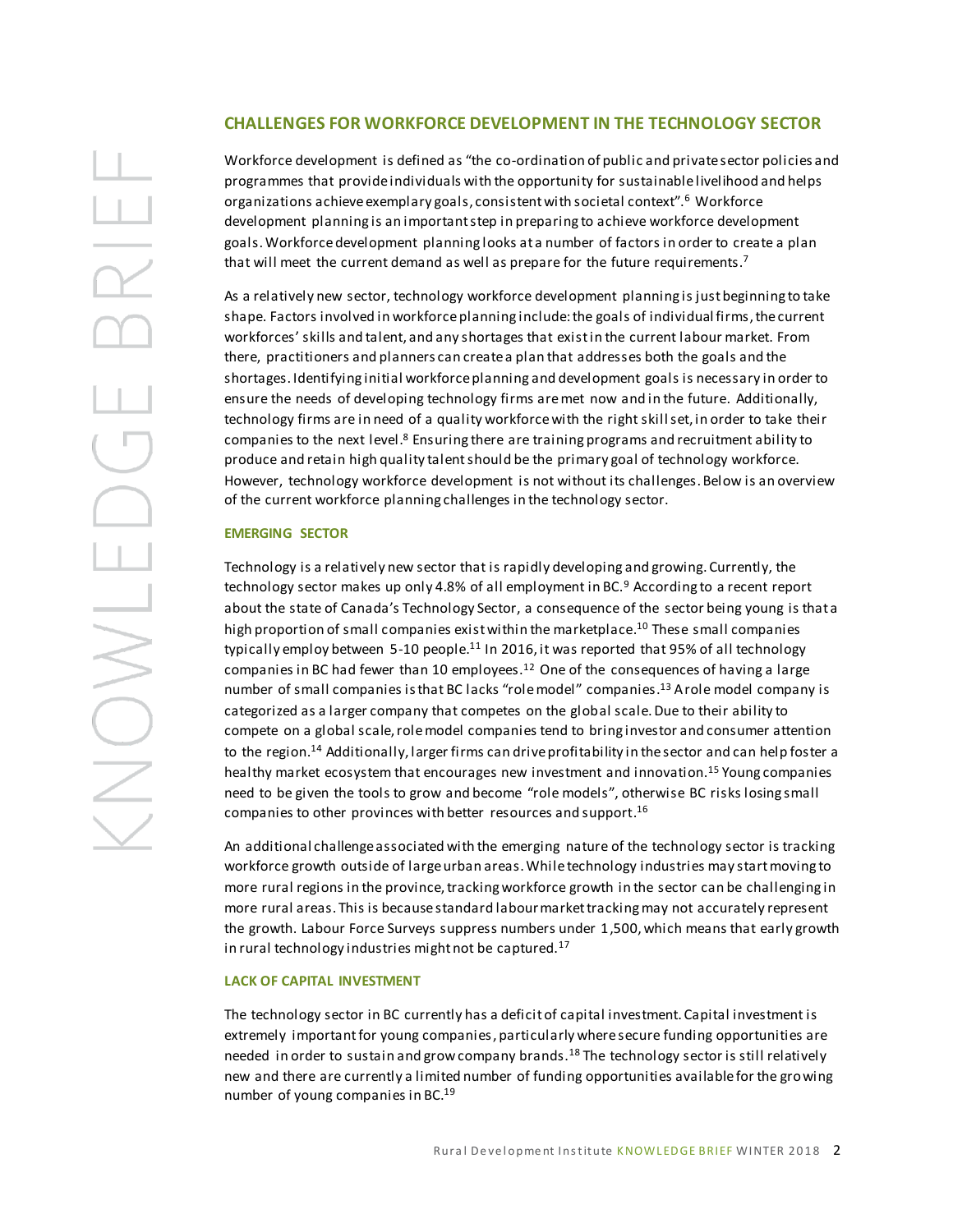Traditionally, there are two types of capital used within the technology sector. First, there is angel capital, which refers to individuals or firms that fund or financially support young companies. Traditionally, angel capital also offers other valuable resources, such as mentorship.<sup>20</sup> With a lack of angel investors in BC, young technology companies are not only missing out on crucial capital, but also the associated valuable mentorship connections. The second type of investment is venture capital. Venture capital investment typically provides capital investment for small high-risk firms.<sup>21</sup> Venture capital gives young firms support and financial security to continue to grow and pursue their goals. In the BC technology sector, there is a lack of both angel and venture capital opportunities. This lack of capital investment makes it harder for young technology companies to establish themselves in both the national and global market.

#### **LACK OF EDUCATION AND TRAINING OPPORTUNITIES**

The technology sector requires skilled employees who have experience working with technology. In BC, there is a shortage of talented individuals to fill available positions within growing companies. This lack of talent is one of the main challenges for the sector.<sup>22</sup> There are two main reasons for this problem. First, there are not enough post-secondary programs offered by universities to provide the sector with the talent that is required.<sup>23</sup> The current curriculum in many post-secondary programs requires modernization in order to keep up with the rapidly changing and growing technology field.<sup>24</sup> Second, there are not enough students entering into technology related programs. Currently only 17.2% of BC graduates focus on technology and related fields.<sup>25</sup> This problem is exacerbated in the rural setting because talent recruitment can be challenging. Rural areas typically have smaller populations of skilled workers and consequently employers have to compete for potential employees.<sup>26</sup> As the technology sector continues to grow there will be an increasing demand for highly educated and trained candidates to fill new positions.

#### **INSUFFICIENT INFRASTRUCTURE**

In order for the technology sector to thrive and develop in rural regions of BC, there must be basic technology related infrastructure in place to support the demands of the sector.<sup>27</sup> The two basic pieces of infrastructure that are needed to support the technology sector are adequate high-speed internet coverage and cellular service. Currently, there are regions in rural BC that do not have access to high-speed internet, as well as significant cellular 'dead zones'. <sup>28</sup> Although the government's goal is for all BC residents to have access to high speed internet by 2021, the current lack of access is an economic barrier for some rural areas.<sup>29</sup> In addition to a lack of access to high speed internet, many rural customers pay much higher rates than their urban counterparts.<sup>30</sup> These factors limit access to the internet for some individuals and businesses.<sup>31</sup> In terms of cellular service, there are large swaths of BC that are not within cellular range.<sup>32</sup> While some of this area in uninhabited, there are rural communities located in these cellular 'dead zones'. Insufficient technological infrastructure limits economic and business opportunities in rural regions.33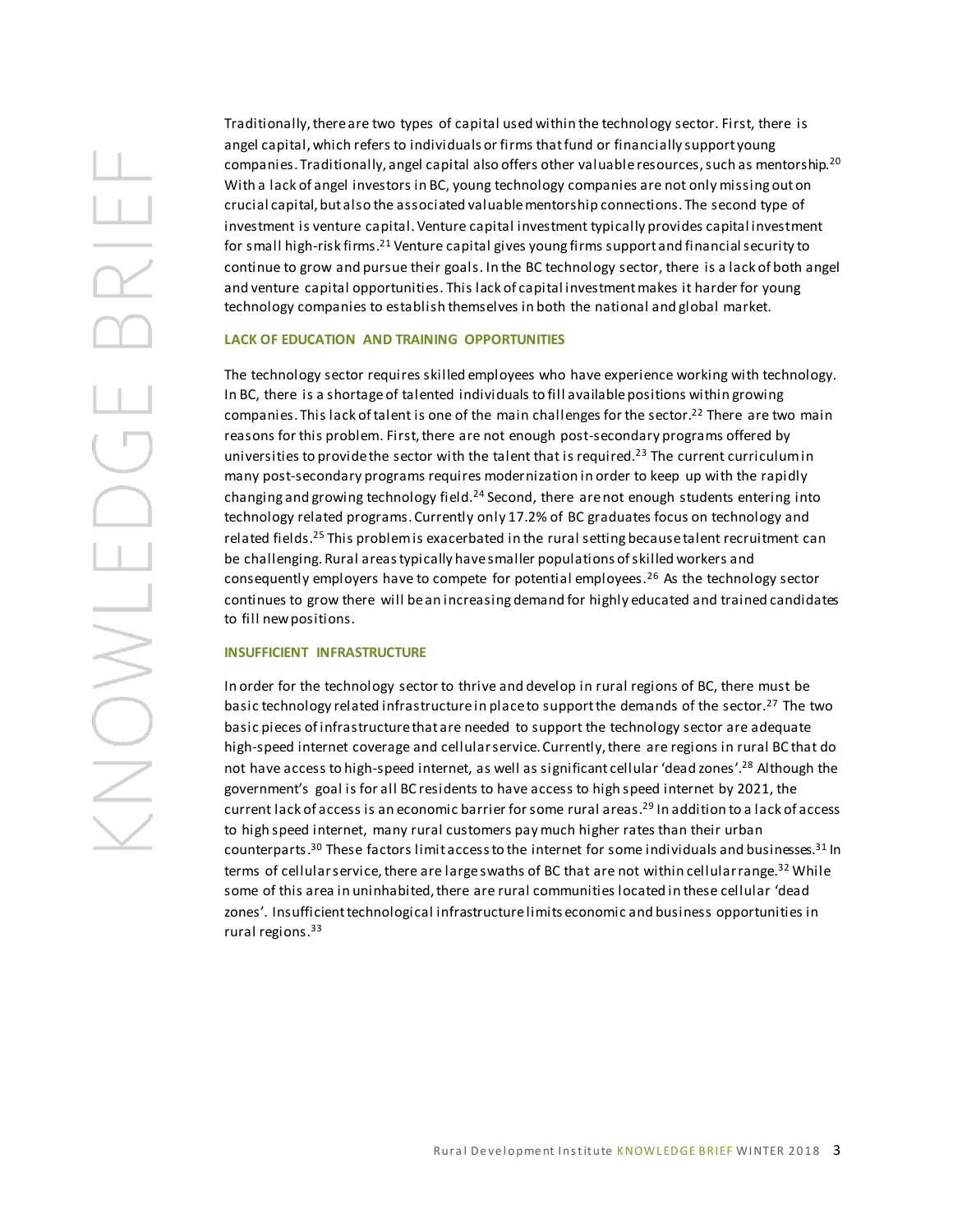## **STRATEGIES FOR WORKFORCE DEVELOPMENT**

Workforce development planning is integral to rural economies. Workforce planning aims to identify and grow workforce requirements in order to meet the needs of businesses within a region. <sup>34</sup> Effective workforce planning requires a comprehensive understanding of the current and future demands of the labour market and a continued review of progress. In the technology sector, workforce planning generally strives to ensure there is enough skilled talent to fill the positions available. Technology is a rapidly growing sector that continually requires more and more trained talent to fill positions and grow firms. Technology workforce planning requires a strong human resource perspective that aims to predict sector growth.<sup>35</sup> Below is an overview of the workforce development strategies specific to the technology sector.

#### **TALENT ATTRACTION**

As the technology sector expands and grows in both rural and urban BC, new talent is needed and existing talent needs to be retained in order to supply firms with the employees they need.<sup>36</sup> In order to address talent needs, companies can use tools such as talent attraction programs. These types of programs are typically day long events. They offer workshops for both employers and employees and facilitate networking between companies and prospective talent. For example, th[e BC Tech Association](https://wearebctech.com/talent-initiatives/recruiter-in-residence/) has been using talent attraction programs to support companies as they seek talent and train new staff. Dedicated programs like these give companies the tools they need to identify strong talent, deal with human resource issues, and retain their newly hired staff.

#### **FIRST NATIONS TECHNOLOGY COUNCIL**

The First Nations Technology Council has started a program called *[Bridging to](http://www.technologycouncil.ca/talent-development/bridging-to-technology)  [Technology.](http://www.technologycouncil.ca/talent-development/bridging-to-technology)* The goal of the program is to provide professional development training that allows participants to expand their existing skill set. The program is 14 weeks long and was developed in partnership with the Nicola Valley Institute of Technology. The program has a specific BC focus and at the end of the program participants can complete a work experience placement in a relevant company. Programs like *Bridging to Technology* help deepen BC's talent pool and encourage residents to join the technology sector.

Another approach to talent attraction is creating facilities that invite leading minds to the region. An example of this is th[e Midas Lab](https://www.midaslab.ca/) in Trail, BC. The Midas lab is an applied research lab that is accessible to West Kootenay companies, entrepreneurs, and students. A facility like this fosters a networking environment. Beyond attracting talent to the region, Midas also provides training opportunities to locals. They offer a number of courses, many with a technology focus, that can help students increase their skills and become highly employable.

#### **ATTRACTING DIVERSE TALENT**

Women are often under-represented in the technology sector. The Canada-BC Job Grant, which aims to help technology companies train new hires and provide professional development for existing staff, is creating a specific funding program to train new and existing female employees. The goal of this grant it to attract more women into the sector.

Additionally, organizations like the Kootenay Association for Science and Technology and the BC Tech Association have created networks for women working in the technology sector. They have also developed courses, such a[s Ladies Learning Code,](https://www.canadalearningcode.ca/program/ladies-learning-code/) which are designed to encourage women to join the sector and deepen the talent pool.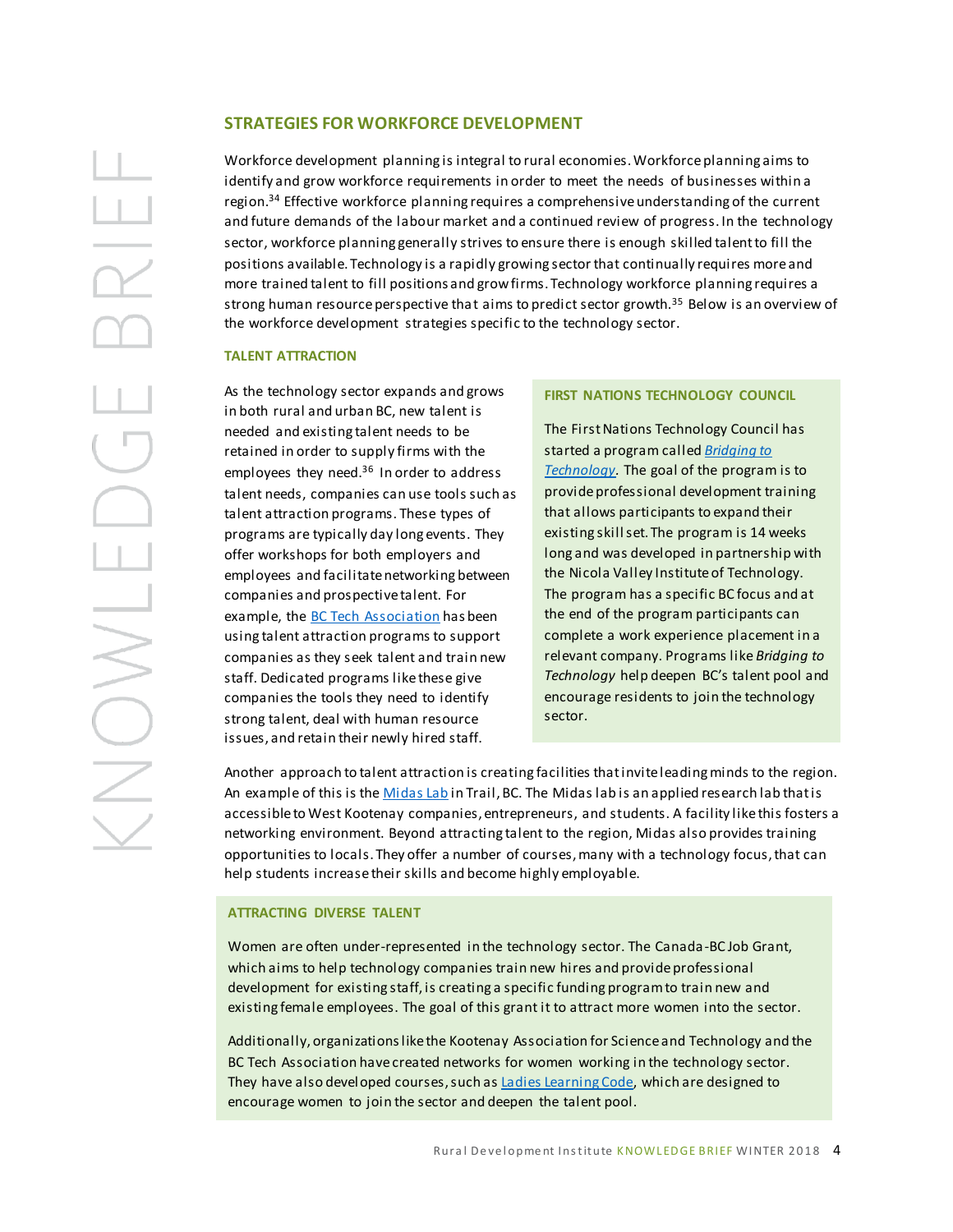#### **EDUCATION DEVELOPMENT**

Skilled, effective, and efficient talent is key to expanding and developing the technology workforce in rural regions. In order to supply the market with talent there must be effective, quality education and training opportunities available to students, both young and old.<sup>37</sup>

There are two primary ways to increase the number of talented graduates from postsecondary programs within the technology sector. First, education and training programs need to increase the number of required co-op terms at the post-secondary level. The co-op terms allow students to work in the field while completing their studies. Students graduate with strong skills and considerable experience as a result of participating in mandatory co-op terms. These students would be attractive to employers because of their strong skill set and proven ability to perform quality work.<sup>38</sup>

In the Columbia Basin-Boundary region, Selkirk College and the College of the Rockies both provide technology related programs. A challenge of integrating co-op terms into more rural colleges is the small number of firms available to take on students. However, as more technology related companies move into the

## **MANDATORY CO-OP TERMS AT THE UNIVERSITY OF WATERLOO**

The [University of Waterloo](file://///fs1.sgrc.selkirk.ca/Research/RDI/SSHRC%20Workforce/Literature%20and%20Background/Technology%20and%20Innovation%20Lit%20Review/University%20of%20Waterloo.%20(n.d.).%20Co-operative%20Education.%20Retrieved%20January%2014,%202018,%20from%20https:/uwaterloo.ca/co-operative-education/about-co-operative-education/our-programs) has

championed cooperative education in technology related programs and has earned the reputation of producing highly skilled and talented graduates.Waterloo requires all students enrolled in technology related programs to complete mandatory co-op terms. These co-op terms provide students with the equivalency of two years of hands-on experience before they graduate from their university program. The exceptional amount of hands-on learning completed by students during their co-op terms has allowed Waterloo to produce high quality talent through their technology programs.

In BC co-op programs are offered, however, few are mandatory for the completion of a technology degree. Using the University of Waterloo's success with mandatory co-op terms as a guide, BC's schools could look towards implementing a similar system in their technology programs.

Columbia Basin-Boundary region, it may become easier to expand co-op programs.

### **ASSOCIATION FOR CO-OPERATIVE EDUCATION BC/YUKON (ACE)**

The **ACE BC/Yukon** aims to match potential employers up with young talent. ACE can be especially helpful in rural regions, where co-op opportunities can be few and far between. ACE aims to recognize and adapt to the needs of students and industry partners alike. The goal is to create vibrant professional networks. They highlight the benefits of co-op terms for both students and employers, including new innovation, quality research, and developing ongoing relationships. ACE firmly believes that coop terms give students a professional edge going forward in their relevant field.

Second, post-secondary education and training curricula in the field of technology needs to be modernized. The field of technology is dynamic and rapidly changing. Universities, colleges, and other training institutions need to be able to keep up with these rapid changes.<sup>39</sup> Creating strong academic programs is one way of diversifying and increasing the talent pool available to companies and this in turn, can allow companies to innovate and grow.<sup>40</sup> With a newer and constantly evolving sector like technology, it is important to ensure it is supported by effective modern education programs that set students up to enter the workforce.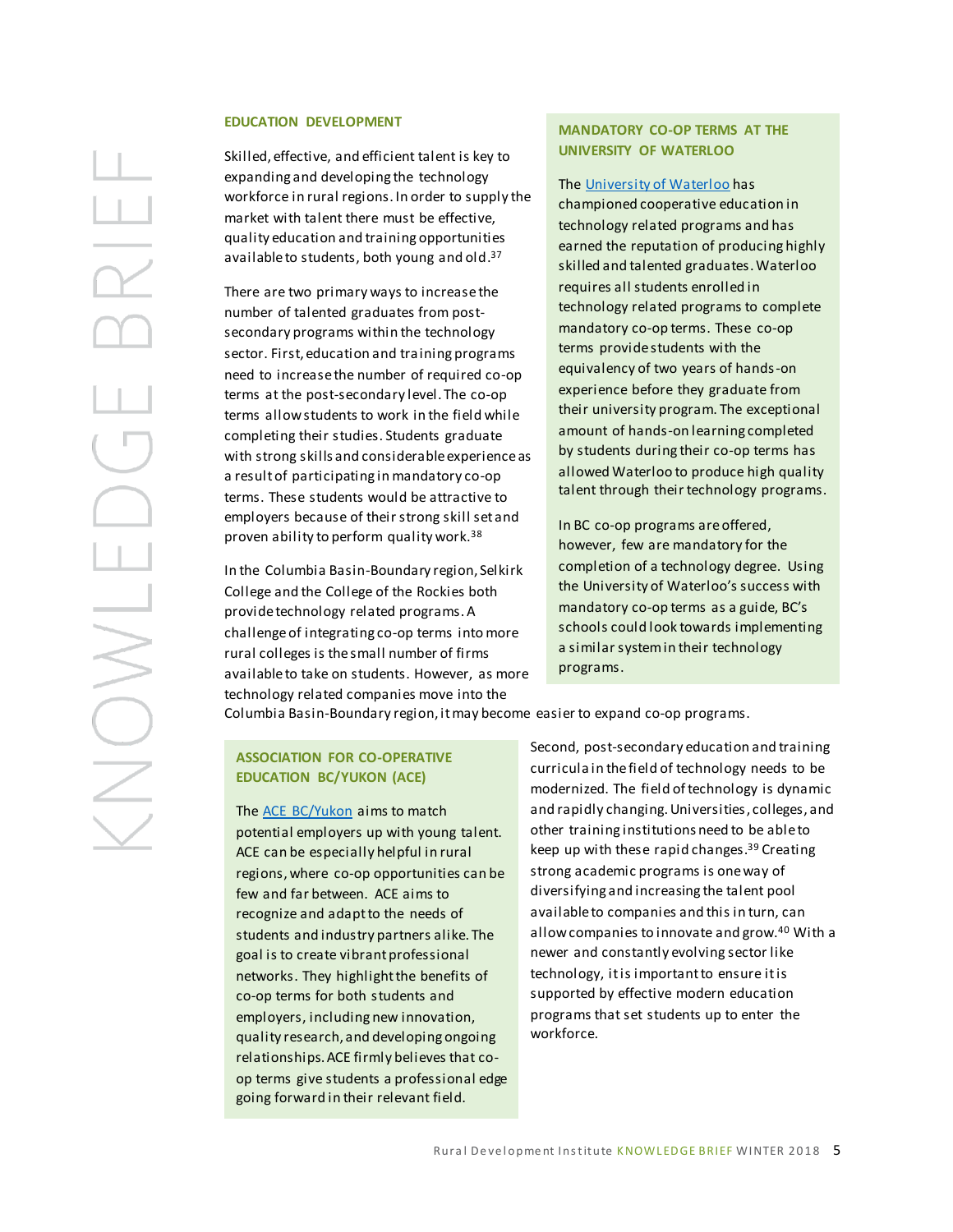#### **COLLABORATION**

Collaboration is an important workforce development strategy. It is valuable not just between companies within and across sectors, but also between companies and other institutions like local government, academic institutions, and other civil and non-profit organizations. For example, rural business networks and collaboration are noted as key to the success of companies.<sup>41</sup> As a result, key components of workforce development strategies include collaboration between firms, training institutions, and community based organizations, particularly in the early stages of the sector.<sup>42</sup> Connections

#### **KAST AND BC TECH ASSOCIATION**

Technology associations are an excellent way to foster collaboration between firms within the sector. The [Kootenay Association for Science and Technology](http://kast.com/) (KAST) is a great example of technology sector collaboration that is currently underway in the Columbia Basin-Boundary region. KAST works to foster connections between science and technology firms in order for the sector to remain competitive on a provincial and national level.

On a provincial level, the BC Tech Association is an example of how organizations like KAST can make a difference. Throughout the province the BC Tech Association works to provide collaboration, learning, and growth opportunities for firms within the technology sector of BC. The BC Tech Association regularly runs 'Connection Days' for industry leaders, customers, and talent to boost connections between the various players in the technology field.

between companies in the technology sector will facilitate the flow of information and advice.<sup>43</sup> This can result in benefits such as costreductions for individual firms in terms of training and infrastructure setup.<sup>44</sup>

In the rural setting, there can be barriers to collaboration. These can include the geographical distance between firms and scarcity of potential partners.<sup>45</sup> In order for collaboration to work effectively in these situations it is increasingly important that the pre-existing networks are identified and included in collaboration plans .<sup>46</sup> It is important to build on the foundation that already exists in the community in order to develop the most effective workforce development system.

#### **PLANNING AND PREPARING FOR GROWTH OF THE SECTOR**

The BC technology sector is projected to keep growing. The forecasted annual employment growth is +2.3% between 2016 and 2020.<sup>47</sup> This continued growth is exciting and could create economic possibilities for the Columbia Basin-Boundary region.However, while there is predicted growth in the sector, there is very little information available about how that growth will look in rural regions. This is a challenge for rural communities that want to welcome technology companies into their region.

While there is information indicating that the technology sector will experience growth in BC, there is little information about what that growth will look like in more rural regions. Rural communities can prepare for the expected growth by creating an attractive area for technology companies. This can be done by increasing infrastructure to support companies and by expanding local talent. As technology growth begins in rural communities, it is important for community planners and industry leaders to monitor the needs of the sector to address growth issues and opportunities that may arise. <sup>48</sup>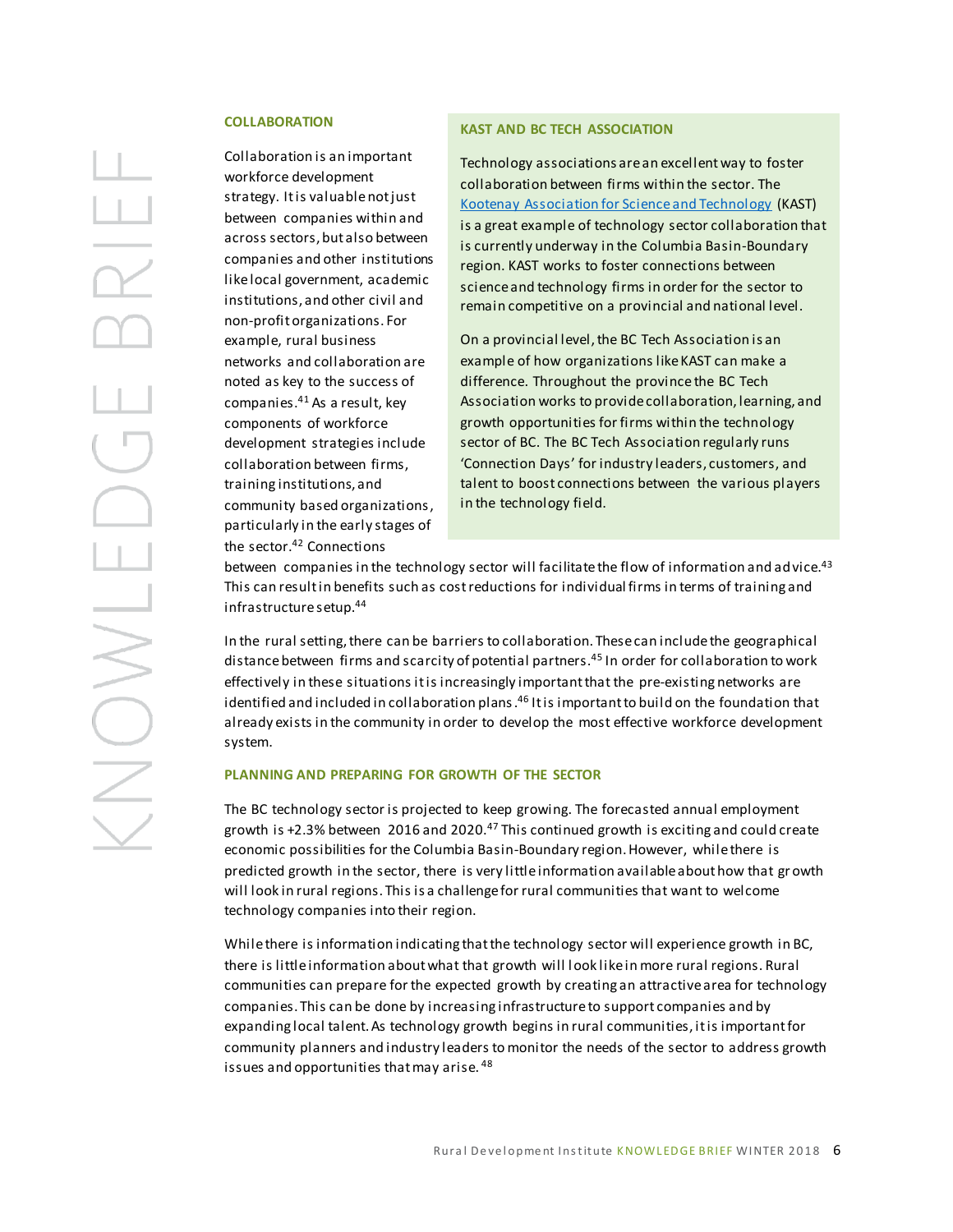The technology sector has historically been situated in urban hubs like Silicon Valley. However, the technology sector grows, there is spill over into more rural regions and this provides an exciting opportunity for rural economies to diversify. The Columbia Basin-Boundary region is an attractive location for technology companies due to affordability, natural environment, and amenities.<sup>49</sup> In order for the Columbia Basin-Boundary region to participate in the growth of this new sector, the region needs to expand and deepen its talent pool and establish stronger infrastructure. This can be accomplished through actions like:

- Incorporating collaborative talent attraction and development strategies to aid in financial or settlement support for potential employees.
- Deploying employees to better suited roles to improve their career development.
- Using the Learning Outcomes tool for employee retention.
- Promoting a diverse workforce to increase diversity and equal opportunity.

## **REFERENCES AND RESOURCES**

<sup>1</sup> BC Government, "#BCTECH Strategy: One-Year Renewal and Update," 2017.

<sup>2</sup> C. Lamb and M. Seddone, "The State of Canada's Tech Sector, 2016," 2016.  $3$  Ibid.

<sup>4</sup> Kathrine Richardson, "Attracting and Retaining Foreign Highly Skilled Staff in Times of Global Crisis: A Case Study of Vancouver, British Columbia's Biotechnology Sector," *Population, Space and Place* 22, no. 5 (July 2016): 428–40, https://doi.org/10.1002/psp.1912.

<sup>5</sup> Gary P. Green, *Workforce Development Networks in Rural Areas : Building the High Road* (Edward Elgar, 2007).

<sup>6</sup> R Jacobs and J Hawley, *International Handbook of Education for the Changing World*, ed. Rupert. Maclean and David. Wilson (Springer Netherlands, 2009), https://doi.org/10.1007/978 -1- 4020-5281-1\_167.

<sup>7</sup> Allan. Schweyer, *Talent Management Systems : Best Practices in Technology Solutions for Recruitment, Retention, and Workforce Planning* (Wiley, 2004).

<sup>8</sup> BC Tech Association, "A 4‐Point Plan for Growth: Scaling up BC's Technology Ecosystem," 2016. <sup>9</sup> Lamb and Seddone, "The State of Canada's Tech Sector, 2016."

<sup>10</sup> BC Tech Association, "A 4-Point Plan for Growth: Scaling up BC's Technology Ecosystem."

<sup>11</sup> Lamb and Seddone, "The State of Canada's Tech Sector, 2016."

 $12$  Ibid.

 $\overline{a}$ 

BINONS

<sup>13</sup> BC Tech Association, "A 4-Point Plan for Growth: Scaling up BC's Technology Ecosystem." <sup>14</sup> Ibid.

 $15$  Ibid.

<sup>16</sup> Ibid.

<sup>17</sup> BC Government, "About the Labour Force Survey - Province of British Columbia," 2016, https://www2.gov.bc.ca/gov/content/data/statistics/employment-labour/about-labour-forcesurvey.

<sup>18</sup> BC Government, "#BCTECH Strategy: One-Year Renewal and Update."

<sup>19</sup> KMPG, "British Columbia Technology Report Card," 2016.

<sup>20</sup> Lamb and Seddone, "The State of Canada's Tech Sector, 2016."

 $21$  Ibid.

<sup>22</sup> Richardson, "Attracting and Retaining Foreign Highly Skilled Staff in Times of Global Crisis: A Case Study of Vancouver, British Columbia's Biotechnology Sector."

<sup>23</sup> BC Tech Association, "A 4-Point Plan for Growth: Scaling up BC's Technology Ecosystem."  $24$  Ibid.